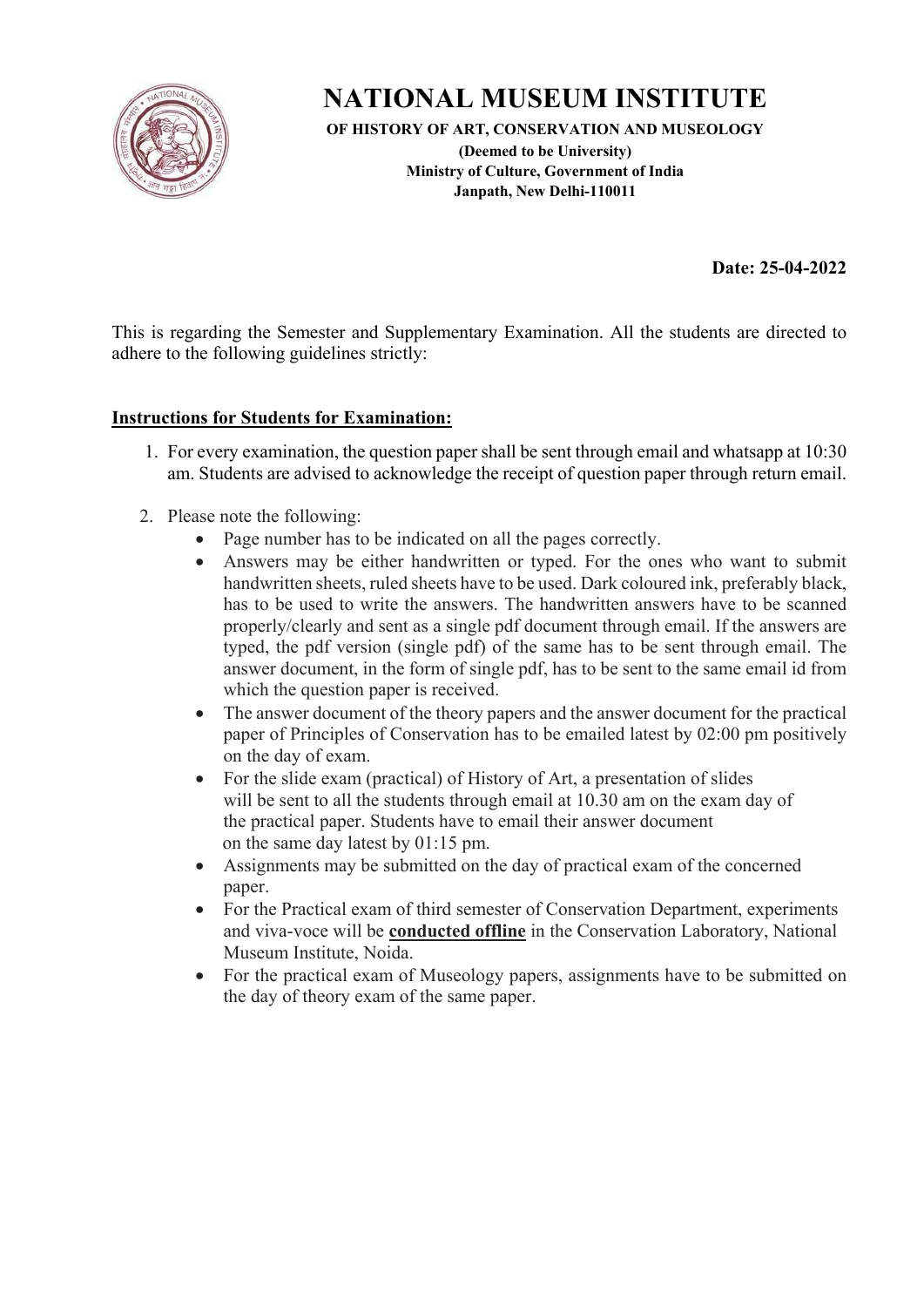

## **NATIONAL MUSEUM INSTITUTE OF HISTORY OF ART, CONSERVATION AND MUSEOLOGY (Deemed to be University) Ministry of Culture, Government of India Janpath, New Delhi-110011**

# **ONLINE SEMESTER EXAMINATION TIME-TABLE**

**May 2022** 

## **M.A. (History of Art)**

| Day $\&$<br>Date       | <b>Timings</b>                   | <b>Name of the Paper</b>                                                           | <b>Type</b> | <b>Semester</b> |
|------------------------|----------------------------------|------------------------------------------------------------------------------------|-------------|-----------------|
| Tuesday<br>17.05.2022  | 10:30 am $-$ 01:30 pm            | Introduction to the History of Indian Art                                          |             |                 |
| 18.05.2022             | Wednesday $10:30$ am $-01:15$ pm | Practical<br>Introduction to the History of Indian Art                             |             | Ι               |
|                        |                                  |                                                                                    |             |                 |
| Thursday<br>19.05.2022 | 10:30 am $-$ 01:30 pm            | <b>Indian Painting</b>                                                             | Theory      | III             |
| Friday<br>20.05.2022   | 10:30 am $-$ 01:15 pm            | <b>Indian Painting</b>                                                             | Practical   | III             |
|                        |                                  |                                                                                    |             |                 |
| Monday<br>23.05.2022   | 10:30 am $-$ 01:30 pm            | Indian Architecture (High Medieval Period)                                         | Theory      | III             |
| Tuesday<br>24.05.2022  | 10:30 am $-$ 01:15 pm            | Indian Architecture (High Medieval Period)                                         | Practical   | III             |
|                        |                                  |                                                                                    |             |                 |
| Thursday<br>26.05.2022 | 10:30 am $-$ 01:30 pm            | Modern Western Art/Comparative Aesthetics and Art<br><b>Historical Methodology</b> | Theory      | III             |
| Friday<br>27.05.2022   | $10:30$ am $-01:15$ pm           | Modern Western Art/Comparative Aesthetics and Art<br><b>Historical Methodology</b> | Practical   | III             |

#### **NOTE:**

For the practical examination, the assignment has to be sent to the Assistant Registrar's office/email id on or before the day of practical exam.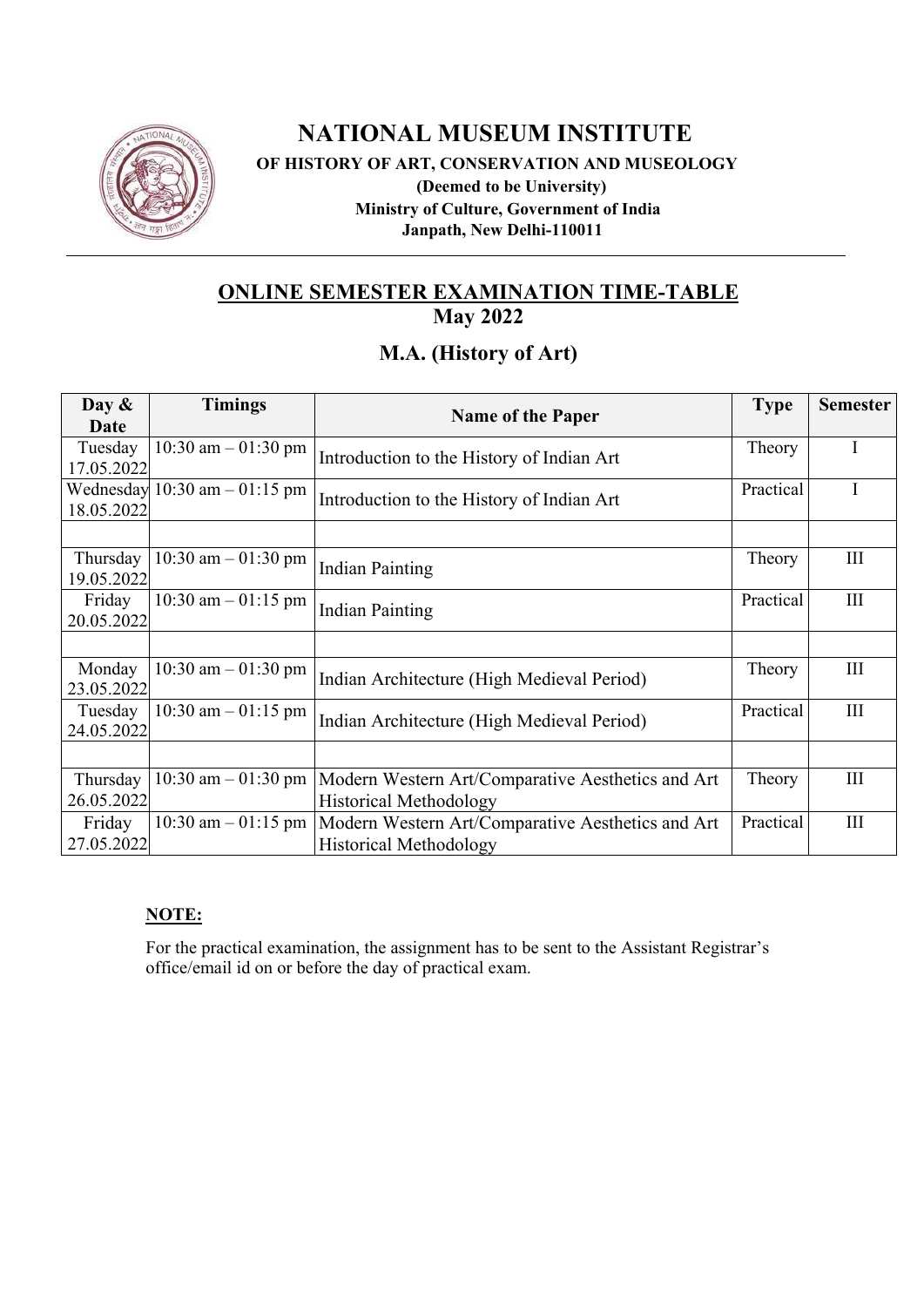

## **NATIONAL MUSEUM INSTITUTE OF HISTORY OF ART, CONSERVATION AND MUSEOLOGY (Deemed to be University) Ministry of Culture, Government of India Janpath, New Delhi-110011**

#### **ONLINE SEMESTER EXAMINATION TIME-TABLE May 2022 M.A. (Conservation)**

| Day & Date                                     | <b>Timings</b>        | <b>Name of the Paper</b>                         | <b>Type</b> | <b>Semester</b> |
|------------------------------------------------|-----------------------|--------------------------------------------------|-------------|-----------------|
| Wednesday<br>18.05.2022                        | 10:30 am $-$ 01:30 pm | Conservation of Paintings I                      | Theory      | Ш               |
| Friday<br>20.05.2022                           | 10:30 am $-$ 01:30 pm | Conservation of Paper and Archival Material I    | Theory      | Ш               |
| Friday<br>20.05.2022                           | 10:30 am $-$ 01:30 pm | Principles of Conservation                       | Theory      |                 |
| Monday<br>23.05.2022                           | 10:30 am $-$ 01:30 pm | Conservation of Art & Archaeological Objects I   | Theory      | Ш               |
| Monday<br>23.05.2022                           | 10:30 am $-$ 01:15 pm | Principles of Conservation                       | Practical   | Ι               |
| Tuesday & Wednesday<br>24.05.2022 & 25.05.2022 | 10:30 am $-$ 05:30 pm | Conservation of Paintings I                      | Practical   | Ш               |
| Thursday & Friday<br>26.05.2022 & 27.05.2022   | 10:30 am $-$ 05:30 pm | Conservation of Paper and Archival Material I    | Practical   | Ш               |
| Monday & Tuesday<br>30.05.2022 & 31.05.2022    | 10:30 am $-$ 05:30 pm | Conservation of Art and Archaeological Objects I | Practical   | III             |

#### **NOTE:**

For the practical examination, the assignment has to be sent to the Assistant Registrar's office/email id on or before the day of practical exam. Practical exam of the third semester shall be held offline.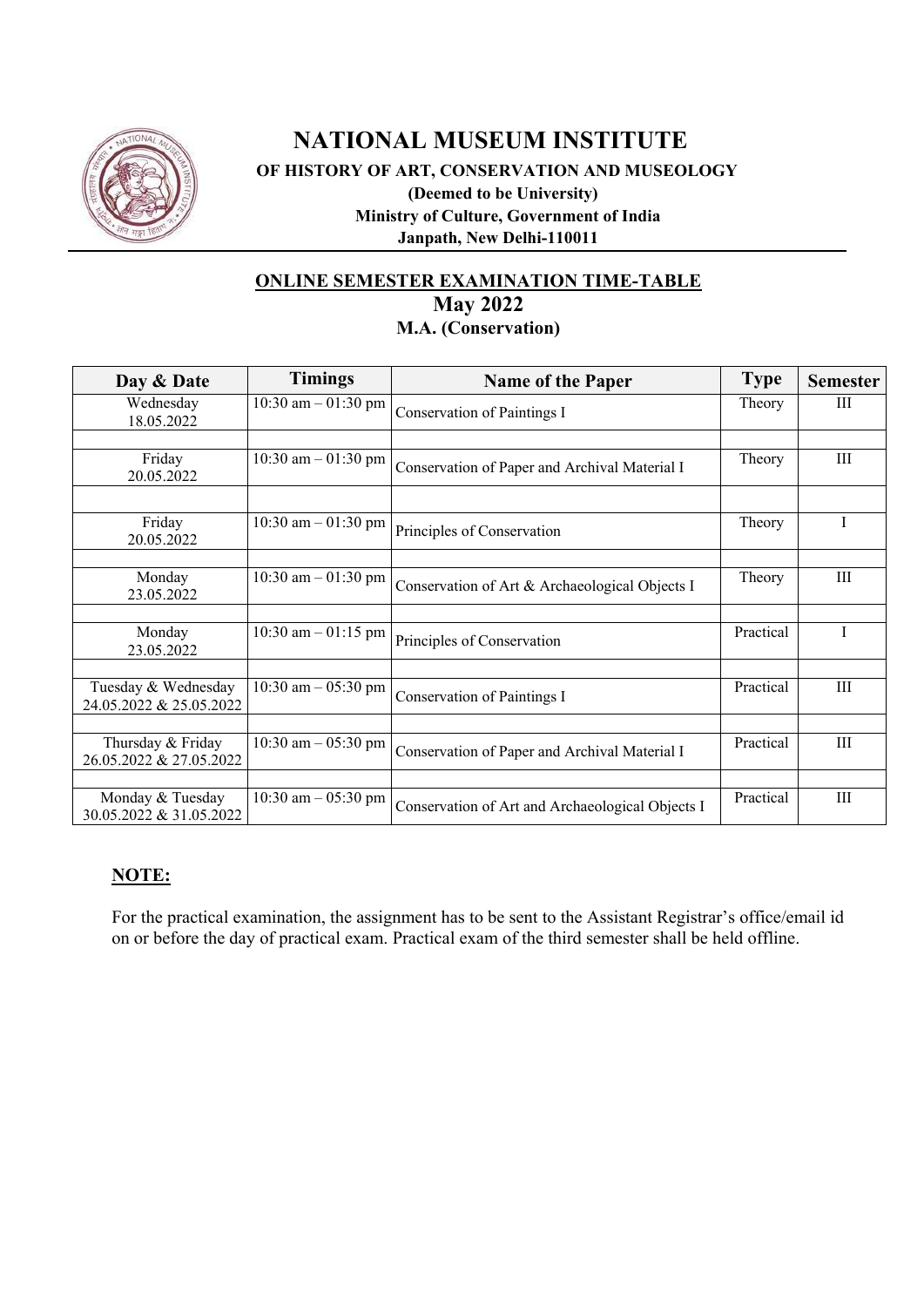

 **OF HISTORY OF ART, CONSERVATION AND MUSEOLOGY** 

 **(Deemed to be University) Ministry of Culture, Government of India Janpath, New Delhi-110011** 

## **ONLINE SEMESTER EXAMINATION TIME-TABLE May 2022**

## **M.A. (Museology)**

| Day & Date | <b>Timings</b>         | <b>Name of the Paper</b>             | <b>Type</b> | <b>Semester</b> |
|------------|------------------------|--------------------------------------|-------------|-----------------|
| Wednesday  | $10:30$ am $-01:30$ pm |                                      | Theory $\&$ | Ш               |
| 18.05.2022 |                        | Museum Management and Administration | Practical   |                 |
|            |                        |                                      |             |                 |
| Monday     | 10:30 am $-$ 01:30 pm  | Museum Exhibition                    | Theory $\&$ | Ш               |
| 23.05.2022 |                        |                                      | Practical   |                 |
|            |                        |                                      |             |                 |
| Wednesday  | $10:30$ am $-01:30$ pm |                                      | Theory $\&$ |                 |
| 25.05.2022 |                        | Introduction to Museology            | Practical   |                 |
|            |                        |                                      |             |                 |
| Friday     | $10:30$ am $-01:30$ pm |                                      | Theory $\&$ | Ш               |
| 27.05.2022 |                        | Museum Marketing and Public Relation | Practical   |                 |

#### **NOTE:**

For the practical examination, the assignment has to be sent to the Assistant Registrar's office/email id on or before the day of exam.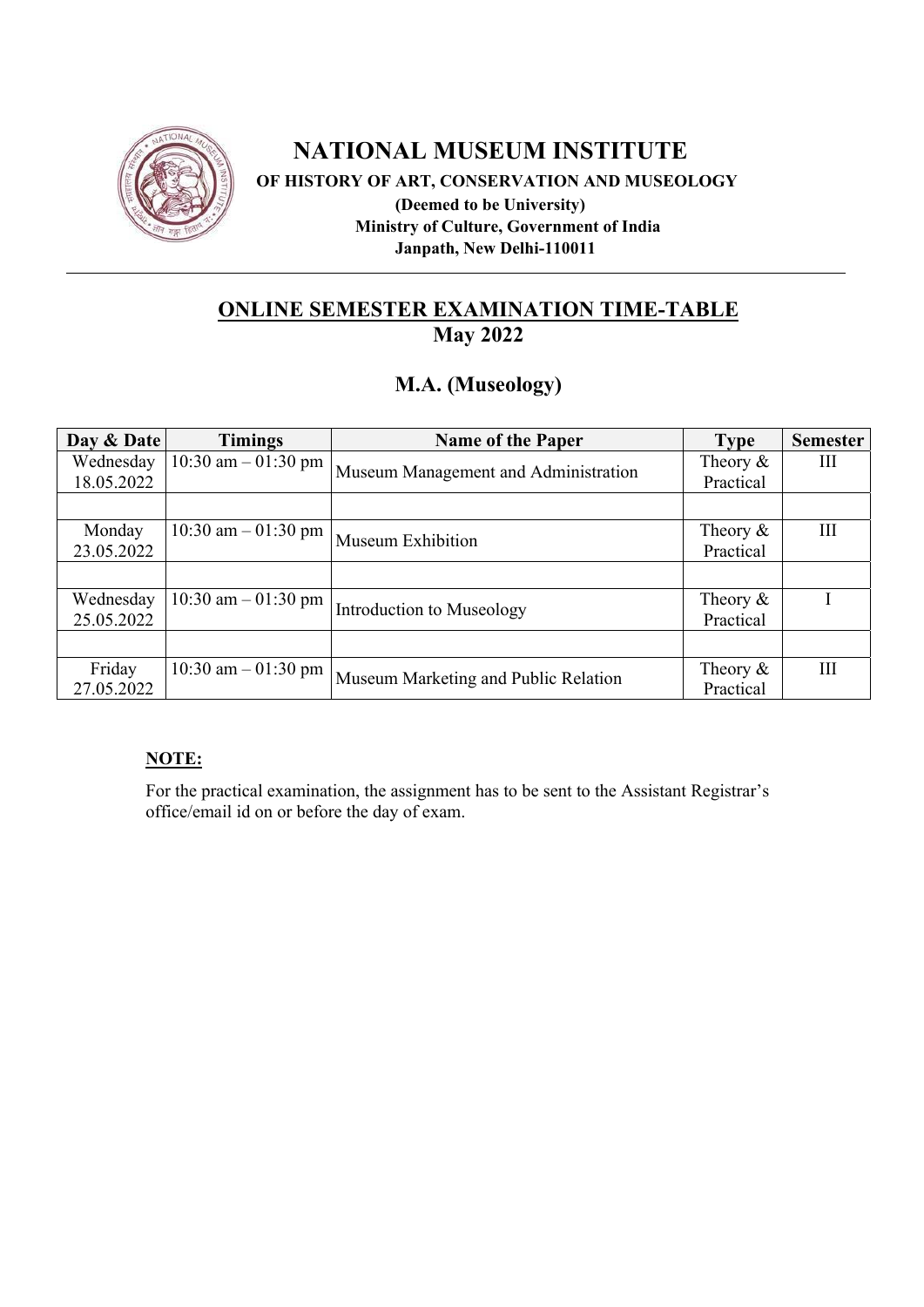

 **OF HISTORY OF ART, CONSERVATION AND MUSEOLOGY (Deemed to be University) Ministry of Culture, Government of India Janpath, New Delhi-110011** 

## **M.A. course**

### **Online Exam schedule for Language and Research Methodology**

| Sr. No. | Day & Date | Time                    | Name of the paper | <b>Examination</b> | <b>Semester</b> |
|---------|------------|-------------------------|-------------------|--------------------|-----------------|
| 1.      | Wednesday  | $10:30$ am $- 12:30$ pm | French, German,   | Theory             |                 |
|         | 01.06.2022 |                         | Persian, Sanskrit |                    |                 |
| 2.      | Thursday   | $10:30$ am $- 12:30$ pm | French, German,   | Theory             | Ш               |
|         | 02.06.2022 |                         | Persian, Sanskrit |                    |                 |
| 3.      | Friday     | $10:30$ am $-01:30$ pm  | Research          | Theory $\&$        | I & H           |
|         | 03.06.2022 |                         | Methodology       | Practical          |                 |

#### **NOTE:**

For the practical examination, the assignment has to be sent to the Assistant Registrar's office/email id on or before the day of practical exam.